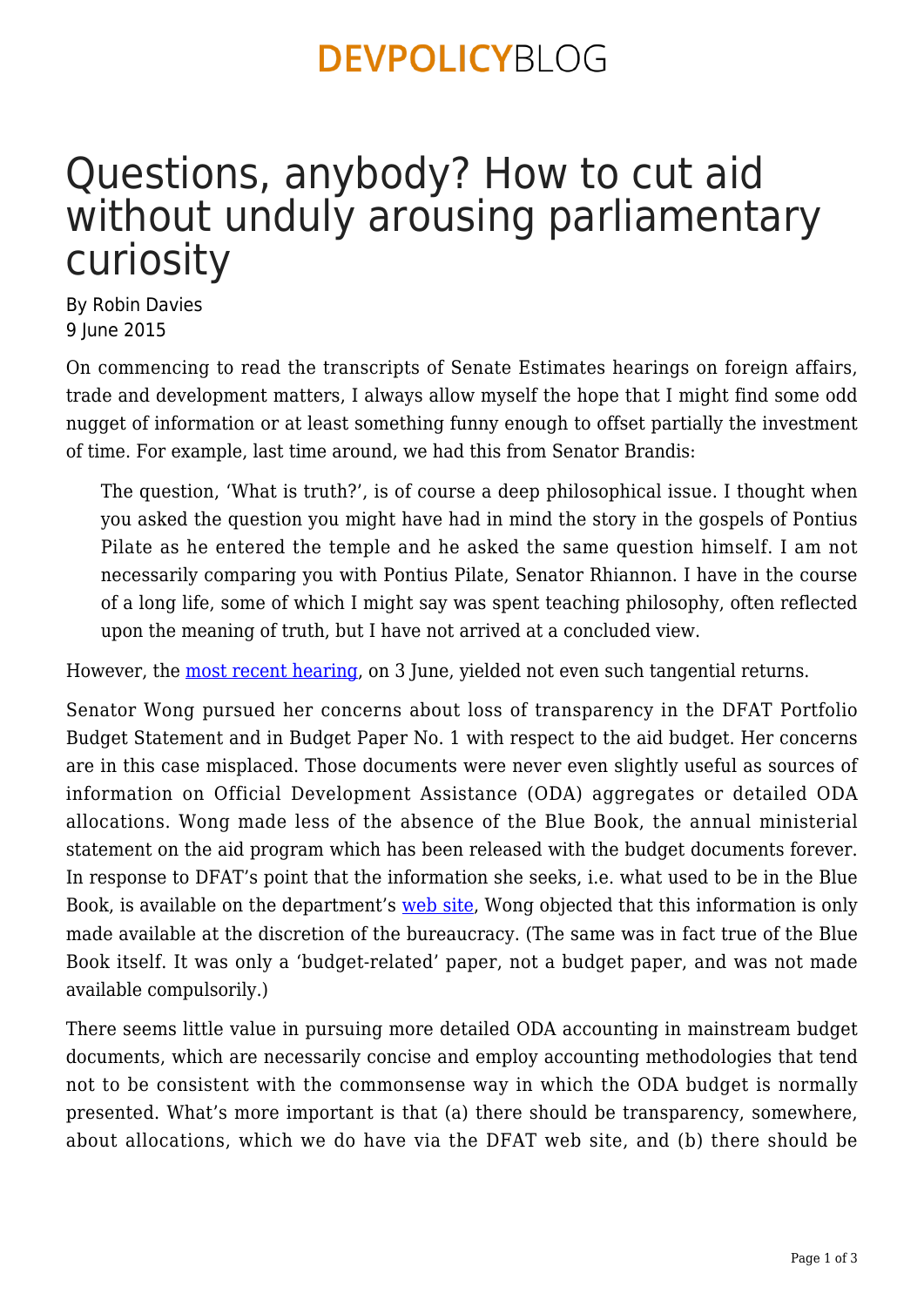### **DEVPOLICYBLOG**

transparency, somewhere, about actual expenditures against allocations, which we do not really have.

The latter purpose was slightly served in the past by the 'estimated outcomes' information on financial year *x*-1 provided in the Blue Book for financial year *x*. That's now gone, a fact that Wong noted and questioned. DFAT responded that this information will be provided in its Annual Reports. That should be an adequate response, except that last year's [Annual](http://devpolicy.us2.list-manage.com/track/click?u=6ac2f42002877850c37072a5e&id=8e232730d3&e=2278de9f73)  $Report$  — the first post-integration report — was still rather vague, mostly providing 'estimated' outcomes even though it was published several months after the end of the financial year. In addition, it did not provide information on spending outcomes in a consolidated way under the headings from the high-level allocation table ([Table 1\)](http://devpolicy.us2.list-manage.com/track/click?u=6ac2f42002877850c37072a5e&id=ad9aeca140&e=2278de9f73) always used at budget time — Appendix 4, p. 263, did this only partially. Getting better accountability on this score would seem to be a priority.

As for other aid-related topics — the cost of the now-closed Ebola clinic in Sierra Leone (\$18) million), net cuts in aid to Myanmar, cuts in aid for avoidable blindness, staffing reductions, the Vanuatu emergency response, cuts in allocations to Africa and the Middle East, IT integration costs (\$21 million), the priorities of the innovationXchange project, Bjorn Lomborg's appearance on the scene, and so on — the questions and the answers were both of very limited interest. It should be noted that the shadow foreign minister, Tanya Plibersek, apparently thinks otherwise in relation to the Ebola clinic: on the basis of cost information provided during the 3 June hearing she has [called](http://devpolicy.us2.list-manage.com/track/click?u=6ac2f42002877850c37072a5e&id=0cdcb4c94b&e=2278de9f73) for an inquiry into the timeliness and cost-effectiveness of Australia's response, comparing it unfavourably to that of Médecins sans Frontières (MSF). Certainly the costs should be looked at, particularly in view of the fact that Aspen Medical was selected via limited procument under pressure of time, but it should be recalled that MSF Australia [rejected](http://devpolicy.us2.list-manage.com/track/click?u=6ac2f42002877850c37072a5e&id=1e847582a5&e=2278de9f73) government funding with a flourish, calling for a standalone response, which was never going to come cheap.

More generally, it verges on staggering that no senator asked either of the two obvious questions that spring to mind in the aftermath of aid cuts on such an [unprecedented](http://devpolicy.us2.list-manage2.com/track/click?u=6ac2f42002877850c37072a5e&id=c1fa66d4b6&e=2278de9f73) scale. First, what representations has the government received from partner governments and organisations regarding cuts in funding to Asia, Africa, the Middle East and multilateral organisations? Second, when will the government be in a position to provide comprehensive information to the committee and the public on the allocation of the cuts at activity level, and will it provide as much information as it has on that point before the commencement of the next round of Senate Estimates hearings in October 2015? There was a question of the first kind about the Pacific, but of course the response was that there were no complaints from countries that received no cuts. Questions of the second kind were asked about one or